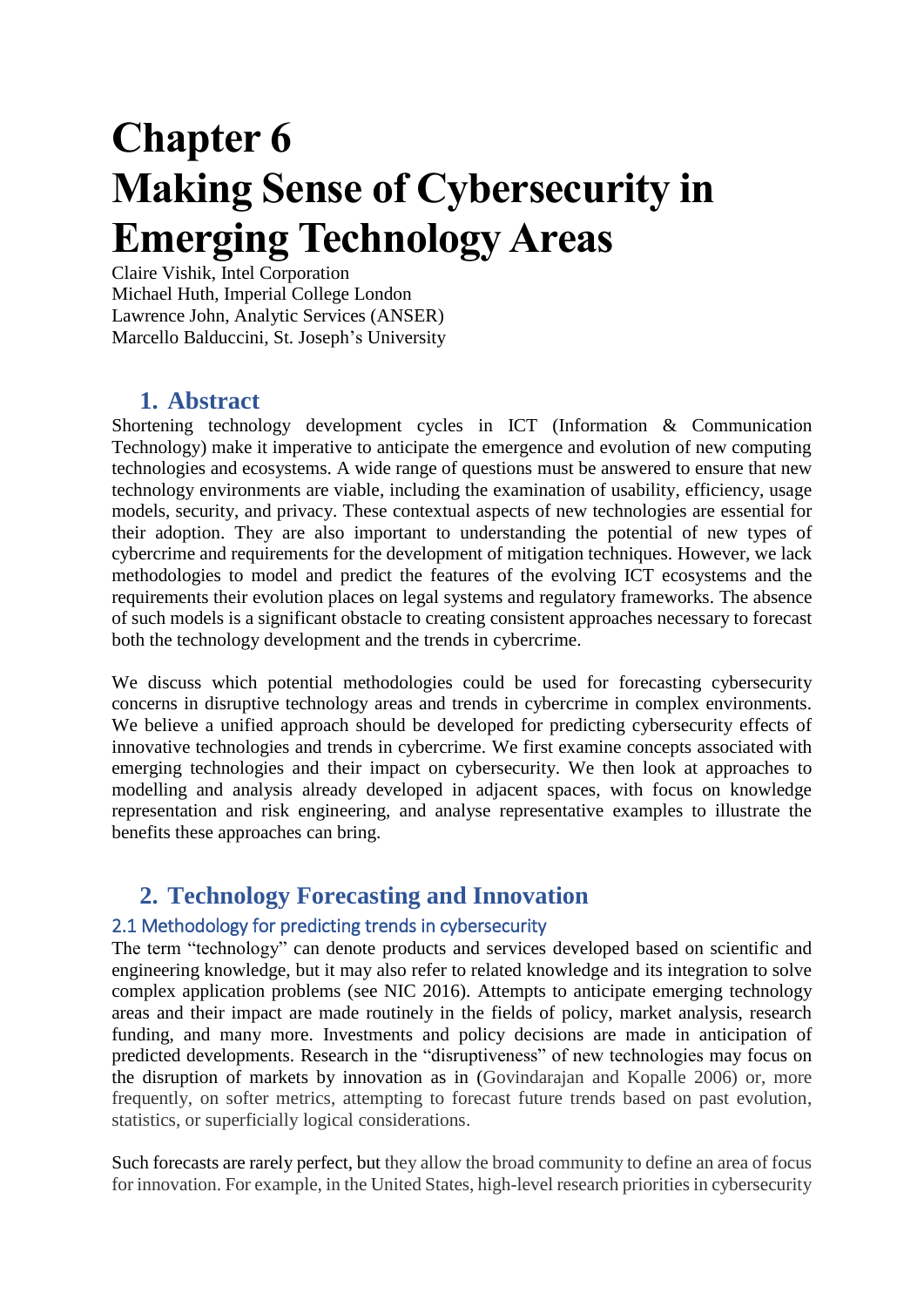were established and tracked for a number of years, providing a relatively stable set of potentially disruptive technologies in cybersecurity and vocabulary for defining them.<sup>1</sup> The resulting report divides potentially disruptive technologies into several descriptive areas, e.g., "moving target defence" and "security of cyber-physical systems," and associates them with process-oriented activities, such as designed-in security, the establishment of scientific foundations of cybersecurity, or transition to practice. Although the resulting framework does not reliably forecast future technology environments, it allows us to talk about technology innovation and its influence on trends in cybercrime consistently when faced with cyberattacks of ever-increasing speed and scale. Can we do better than that? Below, we suggest approaches and provide examples to improve forecasts for disruptions in cybersecurity and for the evolution of cybercrime.



*Figure 1. Evolution of cyberattacks: The types of systems vulnerable to cyberattack have changed as technology and adversary methods have progressed.*

To understand the impact of emerging technologies on cybersecurity more accurately, we need a more formal and multi-disciplinary approach. Traditionally, "technology foresight" (Van Zwanenberg *et al.* 2009) is a structured activity, in which new possibilities of technological innovation are examined with a view toward harnessing the greatest economic or social value of future "technology assessment". Van Zwanenberg *et al.* focus on predicting the impacts of technology as used by humans (foresight) and on creating methodologies to inform the selection and deployment of technology (assessment). These two approaches, foresight and assessment, are often combined to yield "strategic intelligence" (Kuhlmann *et al.* 1999). In the real world, planners frequently must think in terms of decades (foresight), but might also need to introduce new technology in the short- to medium- term (assessment). In increasingly smart cities, cybersecurity and crime are important aspectsin both foresight and assessment activities.

In fast-emerging areas, where new threats, threat vectors, attack methods, and defensive capabilities emerge daily, it is a challenge to link these developments to cybersecurity and cybercrime. However, it is not a bleak picture, and, as we discuss later, second-order predictions, such as trends in cybersecurity, are somewhat easier to capture. Forecasting of longer-term technology trends has been shown to be no better than random selection of possibilities, unless a low baseline is taken, focusing on obvious requirements (Quinn 1967). Views such as "security will continue to be important in electronic commerce" are likely to be correct, but they are obvious. We may not be able to anticipate even the *types* of technology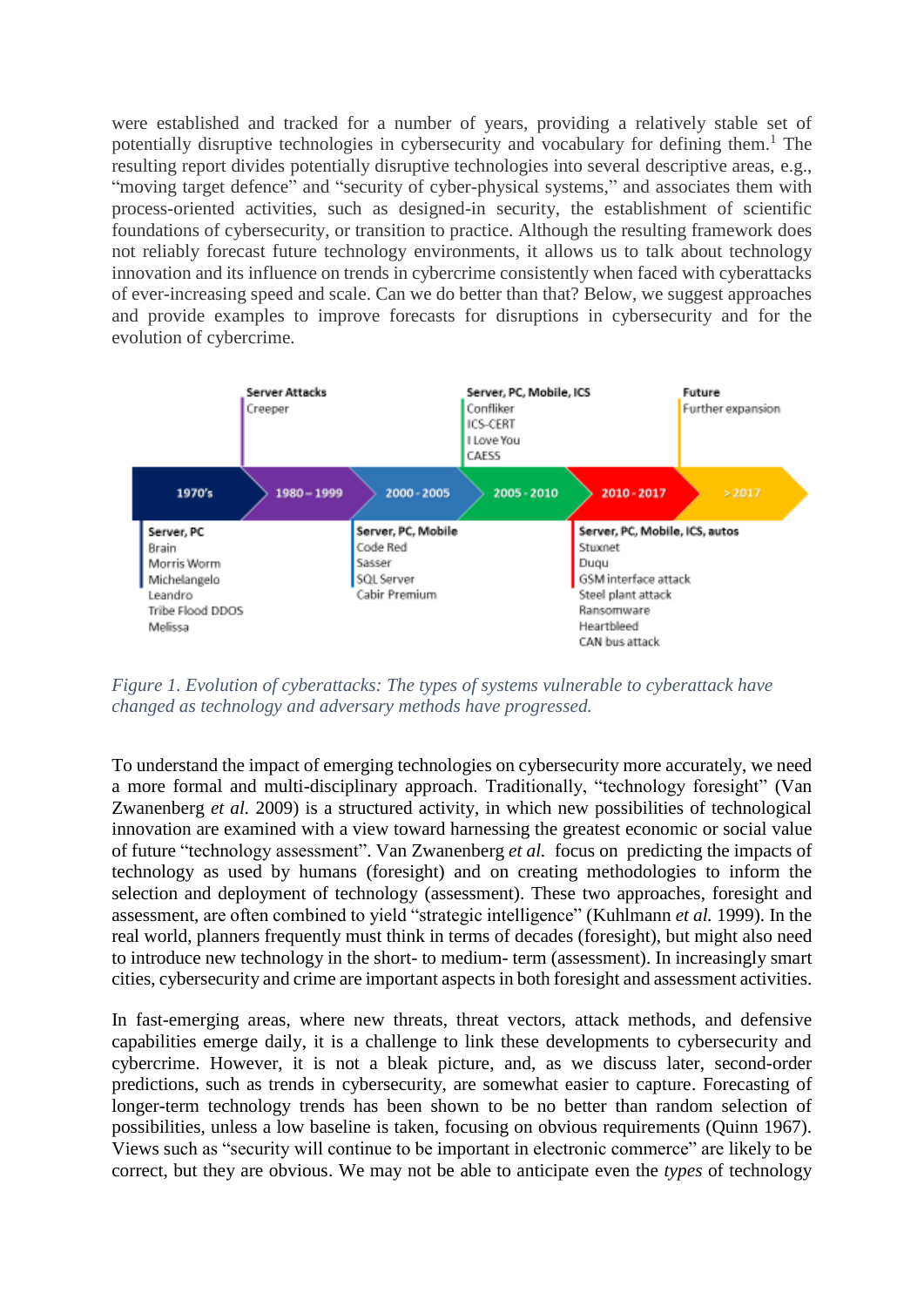that will exist at some future point, but some techniques could increase the likelihood of an actionable answer. Making well-founded assumptions about the technology environment in general makes it easier to predict impacts on the cybersecurity of citizens, systems, or entire infrastructures.

Cybersecurity and trends in cybercrime are typically secondary impacts of the introduction of innovative technologies; they can be addressed with greater confidence than predictions for technology evolution in general. To illustrate, a prediction that flying autonomous vehicles will become common in twenty years (see NASA 2017) may be justified based on evolution of the technology up to now. But a more concrete prediction that 30% of new vehicles sold will be flying autonomous vehicles is hard to justify based on known technology and business trends. We lack scientific techniques to assess the probability of such a prediction. However, we have greater knowledge about the evolution of known cybersecurity and privacy threats, and vulnerabilities for flying autonomous vehicles based on what is known today. Although incomplete, this secondary assessment of cybersecurity could be more reliable than a more concrete technology prediction, because the secondary impacts of new technologies are more stable and depend more on the general technology environment than primary disruptive technologies.

#### **2.2 Possible techniques for prediction of future technology**

Let us consider specific techniques that can help anticipate cybersecurity and privacy concerns for innovative technologies with unknown usage models and evolution paths. How can we make sense of cybersecurity issues for technology environments that are too novel to be well understood or still evolving? Several approaches from adjacent research areas are available.

1. **Analysis based on past behaviours in similar environments**. This approach permits a reasonably reliable core assessment based on known facts and techniques, but does not offer structured methodologies to extract novel components and problems.

Studying past disruptive technological innovations may help us better understand how future disruptions or emerging technology with disruptive potential may influence the technological fabric that underpins modern societies and economies. As an example, the U.S government spent \$1.5 billion in the late 1950s on developing a high-altitude strategic bomber, the XB-70 Valkyrie. However, the emergence of surface-to-air missiles that could reach high altitudes led to swift cancellation of the project and a complete change in U.S. tactics. This apparent failure fostered research that created innovations in low observable design and coatings, greatly reducing the effectiveness of the aforementioned missile technology innovation (Rao & Mahulikar 2002). The Cold War environment did not exhibit either wide diffusion of emerging technology or capabilities analogous to current and emerging cybersecurity threats. It does not, therefore, qualify as a sufficiently similar environment. We must look to more recent use cases for guidance.

With regard to modern developments, such as Bitcoin (Nakamoto 2008) and blockchain technology, analysis based on past trends could point to expansion to other areas requiring robust transaction records for auditing or operations. Aerospace, automotive, and supply chains, amongst others, could use blockchain and experience privacy and security issues detected for Bitcoin systems. We may suppose that sectors where blockchain is likely to be used will experience cybercrime trends informed by those detected for Bitcoin and/or for new sectors of blockchain use – with the necessary adjustment for new technology.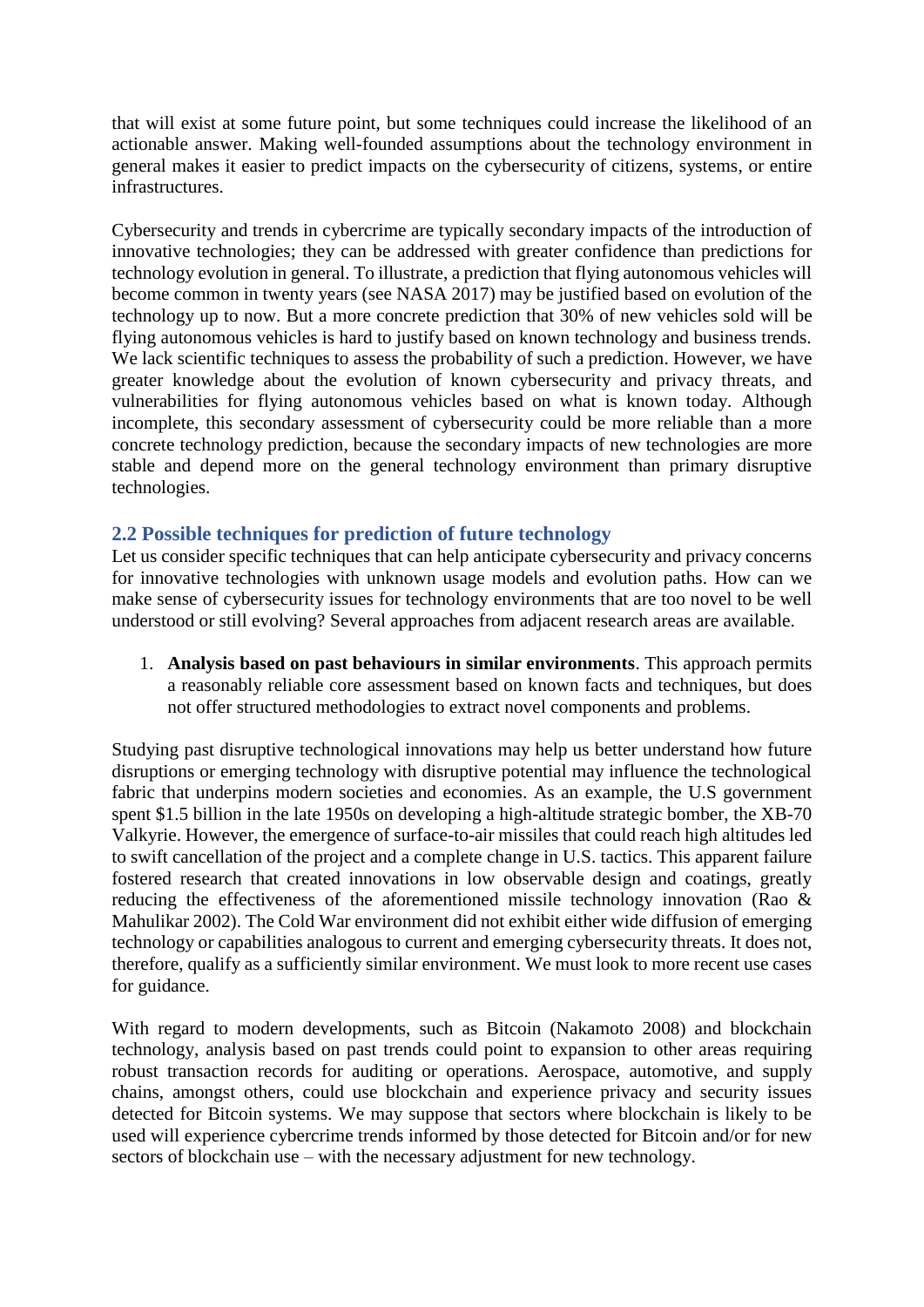2. **Examining and combining analyses from different stakeholders**. This approach permits incorporation of societal and economic considerations, but can be imprecise.

The interpretation of the impact of technologies is partly a function of the objectives for the forecasting activity and the expertise of those who conduct it. Governments are interested in impacts on their societies and economies, including national security. International enterprises focus on financial impacts, their technological competitiveness, and impacts on trade and business models. Individuals are concerned with the impacts of emergent technology on their personal life and standard of living, in areas like food safety, online security, protection of personal data, and job prospects. Different technologies and stakeholders operate within different time horizons and tolerate different risks. In infrastructure-heavy sectors, such as telecommunications or manufacturing, longer-term analysis is needed than in areas such as software or consumer electronics, where planning horizons are shorter. In some areas, such as cyber-physical systems, time horizons vary between a lifespan of a few minutes (one-use medical sensors) and several decades (industrial control systems). But the essential technologies in these two areas are similar, leading to the need to develop models capable of evaluating both paradigms in one framework.

Continuing our blockchain example, examination of cybersecurity threats from different market and government sectors in which blockchain is used can help anticipate some of the cybersecurity vulnerabilities that are likely to be important, and apply already known or newly created mitigation techniques.

3. **Collecting "signals" from the environment and analyzing their impact.** Signals can include diverse evidence of evolving characteristics of the technology environment, job advertisements, information on acquisition and alliances, research publications, and many other elements. The success of this approach depends heavily on the data quality and interpretation of these signals.

By collecting meaningful information over time on a wide range of topics, consistent trends can be constructed, including for cybersecurity. Although conclusions may not be immediately actionable, they can be improved by refining methods of signal interpretation. Artificial Intelligence techniques could be added to this methodology, potentially offering deep or unusual insights into current and future trends.

To illustrate, signals and data from currently active blockchain markets and analysis of those signals could provide a practical, sometimes quantitative, foundation for more theoretical assumptions on the vulnerabilities of future blockchain systems described for the first two approaches.

4. **Creating models of disruptive technologies**. Insights and results depend on the quality of the model and the viability of its assumptions, but they permit generalization of the methodology and evaluation of multiple scenarios.

Emergent technology may be disruptive in several ways. Innovation can make past technology obsolete, diminishing returns on prior investments. Or it can challenge past business models, including the rationale for existing service or product platforms; note that none of the larger companies that produced computers based on analogue transistors survived the transition to digital transistors. Disruptions may also have important second order effects. For example, if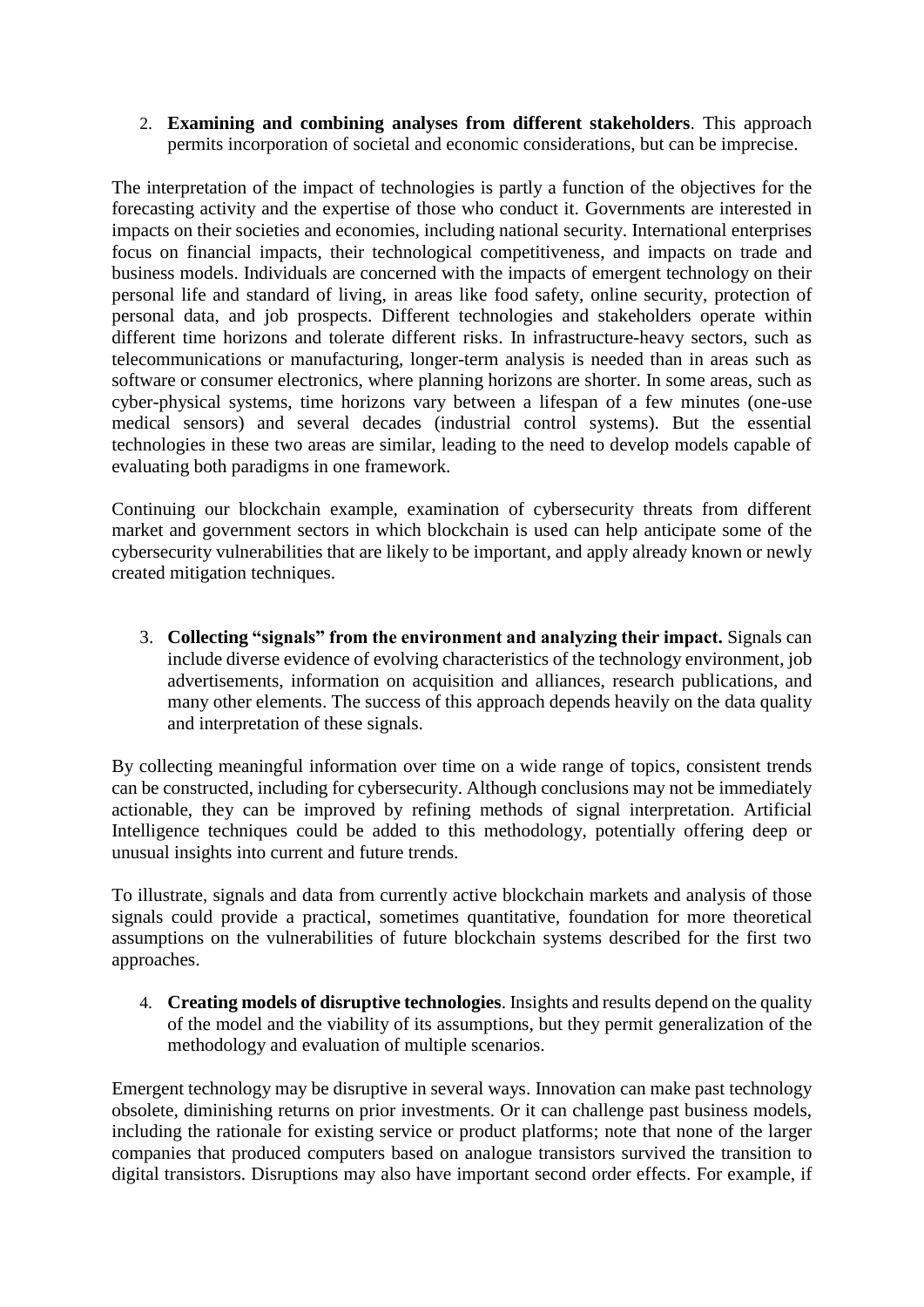almost all cars are both powered by electricity and fully autonomous, opportunities for energy savings through coordinated road usage and planned recharging may increase; however, this may increase preference for cars over public transportation, potentially increasing energy demands (see NIC 2016). Such insights can be refined through modelling and can assist theory development not only for the primary environment (autonomous cars), but also for emerging cybersecurity and privacy concerns in an environment with predominantly autonomous vehicles.

Continuing our blockchain example, insights gleaned from approaches 1-3 (two theoretical approaches and one data-driven validation mechanism) are likely to provide enough useful information and strong assumptions to shape a model of blockchain-enabled environment. In such a model we can explore different use cases within a single framework, to enable examination of future impacts on cybersecurity and privacy and trends in cybercrime for this space.

5. **Ontology<sup>2</sup>-based analysis**. Knowledge engineering<sup>3</sup> techniques can support structured analysis of components of innovative environments. They can also enable reasoning about the relationships within these environments; finding hidden connections and constraints; and understanding how the same technology can be used for different scenarios, ranging from digital business and e-government to cybercrime.

The intrinsic complexity of modern technology environments makes it hard to understand how innovative elements impact other environments and technology users. Traditional approaches provide silo-based analysis, but, without finding hidden connections, we cannot assess hypothetical situations that do not yet exist or have not yet been detected. What cybercriminal threats are there for a passenger in a flying autonomous vehicle? How can an old public ledger affect the security of an account created twenty years later? Reasoning algorithms in ontologies can help find answers to these questions.

Returning to blockchain, an ontology and its reasoning engine can draw from the techniques described earlier, while highlighting implicit relationships and constraints not noticed before. We may thus identify a lack of alignment between requirements in regulatory frameworks in some areas (e.g., aerospace) and capabilities of blockchain systems or their potential ability to protect against or create the foundations for certain types of cybercrime.

#### **2.3 Trend forecasting and cybercrime**

The connection between innovative technologies and novel opportunities for cybercrime should be understood using a number of approaches. Because cybercrime covers a wide range of activities where information technology facilitates criminal purposes, the connection between the new technologies and the new forms of cybercrime is important. The same ecosystems are used for digital business and by cyber-criminals (Kraemer-Mbula *et al.* 2013). Thus, a better understanding of emerging technologies and business models should also lead to a better potential to anticipate mitigations for cybercrime.

Quantum Computing and Post-Quantum Cryptography provide an example of the connection of emerging technologies and new types of cyber threats, and, consequently, cybercrime. The ability of Quantum Computing (Shor 1995) to potentially compromise existing digital signature solutions suggests that emergent technologies may not only threaten the cybersecurity of present systems, but may compromise the integrity of past commercial or legal transactions, potentially damaging the trustworthiness vital to a nation's social contract. Digital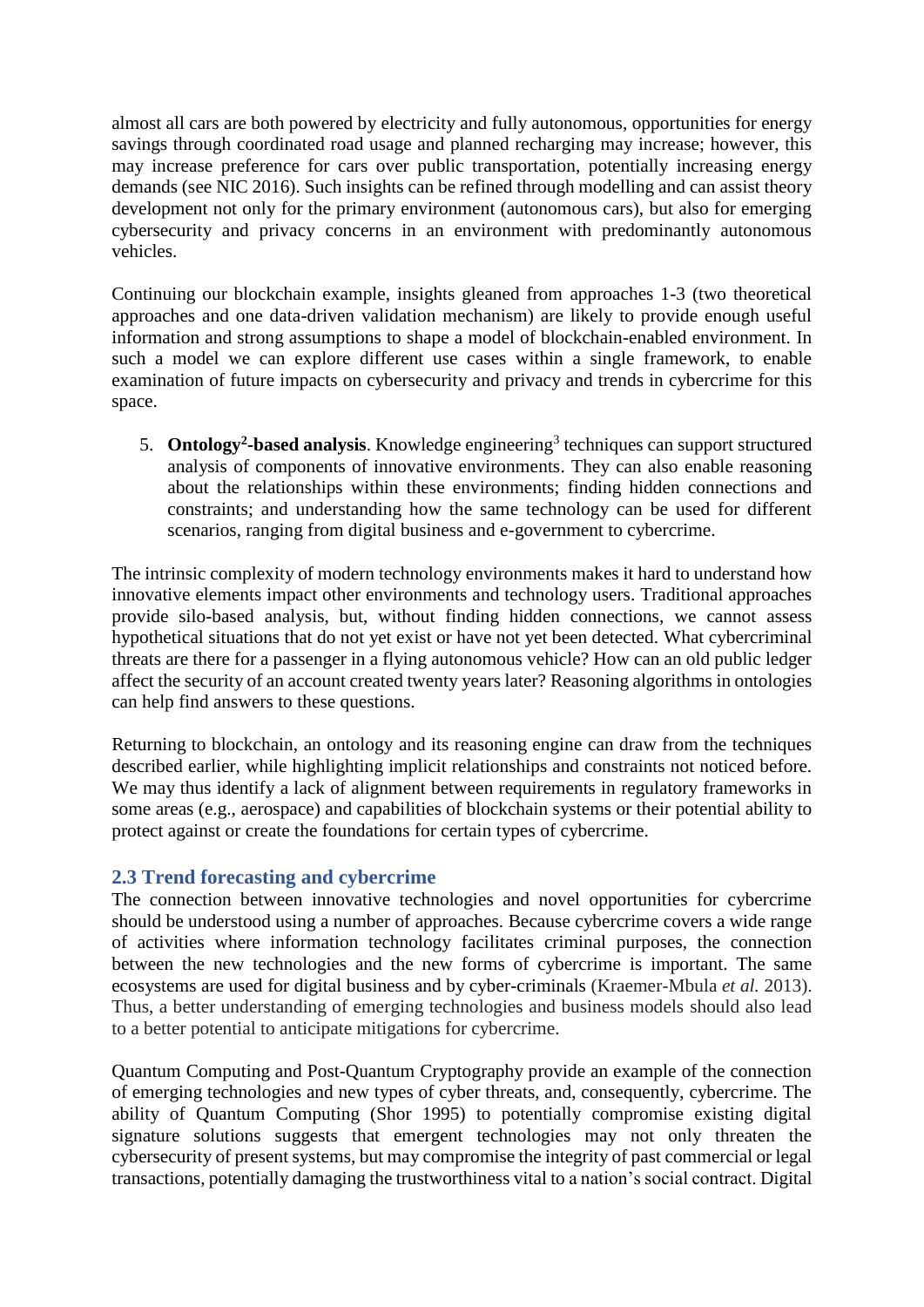signatures and authentication enabled by asymmetric cryptography rely on the fundamental assumption that only a signatory can produce a signature while anyone can verify it. For this assumption to hold, the task of synthesizing a signing key from a verification key and a message must be too complex to perform in any reasonable amount of time by a state-of-the-art computer. Thus, these schemes are particularly vulnerable in a Quantum Computing environment. To make things worse, they are as pervasively used as asymmetric cryptographic algorithms for data encryption. The emerging problem with this technology is widely known, providing additional time and opportunities for cybercriminals to develop new techniques.

When fundamental changes in a paradigm are envisioned, as in Post-Quantum Cryptography (Bernstein 2009), ontological analysis can identify impacts on complex systems or legal and regulatory environments. Extending this example to blockchain, ontological views of blockchain systems and Post-Quantum Cryptography, informed by the outcomes of other forms of analysis, permit the developers to better understand the effect of fully functional quantum computers on blockchain systems and the effect of this paradigm change on cybercrime.

To summarize, we cannot rely on proven approaches to identify and analyse emerging technology environments and their cybersecurity and privacy properties. But cybersecurity and privacy threats and vulnerabilities identified for older, yet similar, environments can be a useful guide because they represent derivative rather than primary insights. A number of techniques could improve the outcomes for anticipating disruptive technologies; an aggregation of these methodologies can improve the outlook.

#### 2.4 Disruptive technology and regulatory frameworks

New technology environments have a profound effect on the efficacy and content of regulatory and legal frameworks, which are also influenced by the need to combat cybercrime. However, this influence is delayed. Consider the evolution of the concept of anonymity in the modern technology environment. Anonymity is an important foundation for privacy and data protection, but the ability to achieve relative anonymity online is also an enabler of cybercrime.

Anonymity has gained importance largely due to European legislation on personal data protection. Anonymous data are not "personal data" and therefore are outside the field of application of, e.g., the EU General Data Protection Regulation. <sup>4</sup> But is anonymity absolute? It cannot be in some contexts. A writer can be anonymous to readers, but not to the publisher. The multifaceted nature of anonymity is much more prominent in modern digital contexts.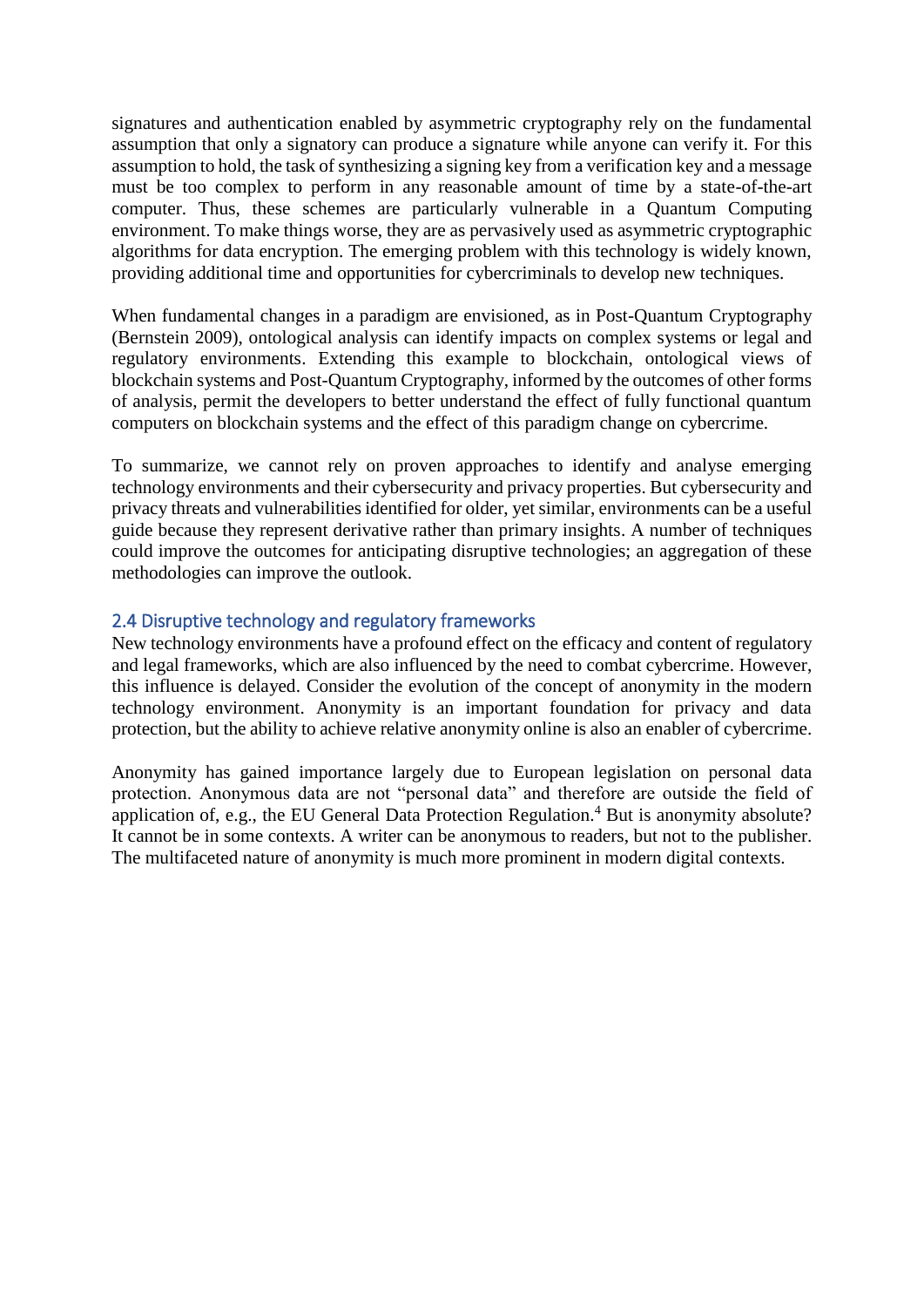

*Figure 2. Cybercriminals and the law: This simplified systemigram illustrates how cybercriminals can get and remain ahead of cybersecurity regulatory frameworks.*

Data can be considered personal if a data subject is identifiable. The subject need not be directly identified, but can be identifiable in principle, for instance, through aggregation of data sources. As the number of potentially related data sources and diverse identifiers increases, the ability to re-identify a user through multiple data sources also grows. EU regulators adopted<sup>5</sup> the idea of 'reasonableness' as a foundation for the establishment of whether the data should be considered personal or anonymous. The reasonableness test relies on the amount on effort needed to re-identify a data subject<sup>6</sup>.

However, the complexity of the digital processes is likely to lead to further dilution of the strict definition of anonymity. It will become more difficult to interpret issues related to autonomy in the context of the latest technologies: for example, determining the appropriate level of anonymity within distributed ledgers or whether the distributed nature of many blockchain systems could violate requirements for, and place restrictions on, international data flows. In consequence, legal and regulatory approaches require continuing evaluation and modification of requirements to match the computing environment. It will also be necessary to reconcile, via technology adjustment and regulatory actions, the need to avoid re-identification to support data protection for users with the need to trace and combat cybercrime.

#### 2.5 Disruptive technology and threat landscapes

A disruptive technology could dramatically change the cybersecurity threat landscape, yield effective new countermeasures against cybersecurity attacks, or influence the ecosystem in which cybersecurity attacks are realized and monetized. For example, the invention of Bitcoin (Nakamoto 2008, Narayanan *et al.* 2016) has the potential to make the flow of financial assets traceable, making it harder for cybercriminals to act through a combination of social and cyberattacks. But the pseudo-anonymity that Bitcoin affords to its users raises the interest of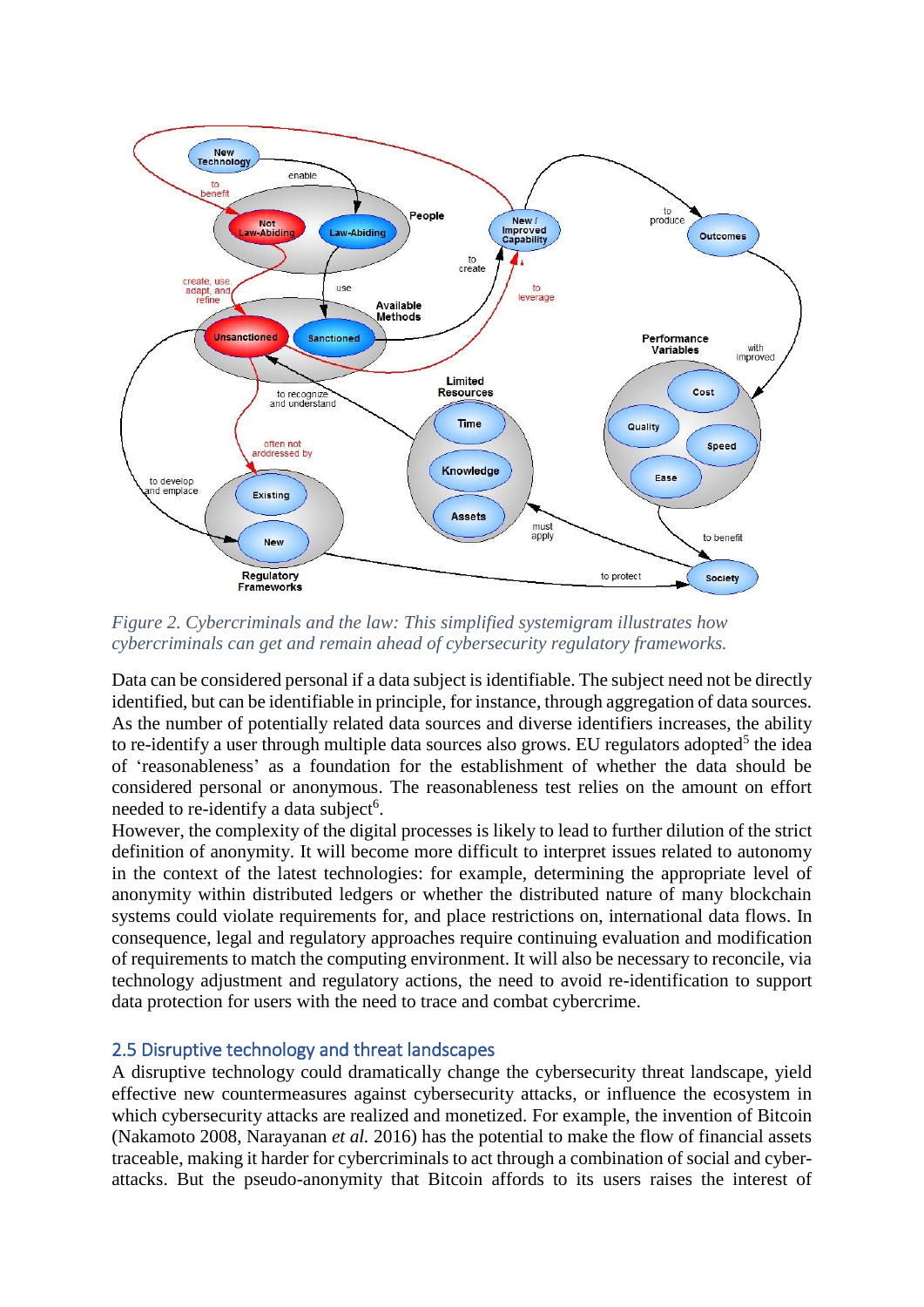cybercriminals in Bitcoin transactions because such transactions may be hard to connect to legal actors. However, intelligent data analysis allows for the identification of particular Bitcoin users or operators of its clusters (Meiklejohn *et al.* 2016). This is an innovative environment with some features not previously encountered. The assessment of its impact on cybersecurity must draw from techniques described above to be comprehensive and reasonably pragmatic. Similarly to anonymity, the legal and regulatory aspects of cybersecurity with regard to blockchain-enabled environments are expected to gradually evolve, as will the regulatory frameworks for virtual currencies. Society will have to anticipate and resolve a range of issues as new technologies take hold, such as the use of blockchain-based cryptocurrencies for cybercrime.

Anticipating gradual evolution of technology is easier than guessing the fundamentally new directions of distinctive innovations such as a digital transistor or software-defined radio, because incremental processes founded on known principles are easier to capture. However, it is important to understand that, while technology disruption through incremental change may be less opaque to researchers, in some situations secondary properties with regard to cybersecurity and privacy may abruptly lose their incremental nature. Thus, gradual change in the general technology environment may lead to abrupt deterioration or improvement in security, limiting the usefulness of analytical tools developed to reflect an earlier state of a similar technology environment. To overcome consequences of abrupt changes resulting from originally incremental developments, good quality metrics and advanced risk models may be leveraged.

We illustrate such gradual improvement in the use of military-grade GPS systems. The evolution of the features of the technology was obvious in military systems. But when GPS technologies became mature enough and cheap enough to support mass location services on non-dedicated devices, security and privacy concerns associated with location tracking emerged, requiring a separate solution.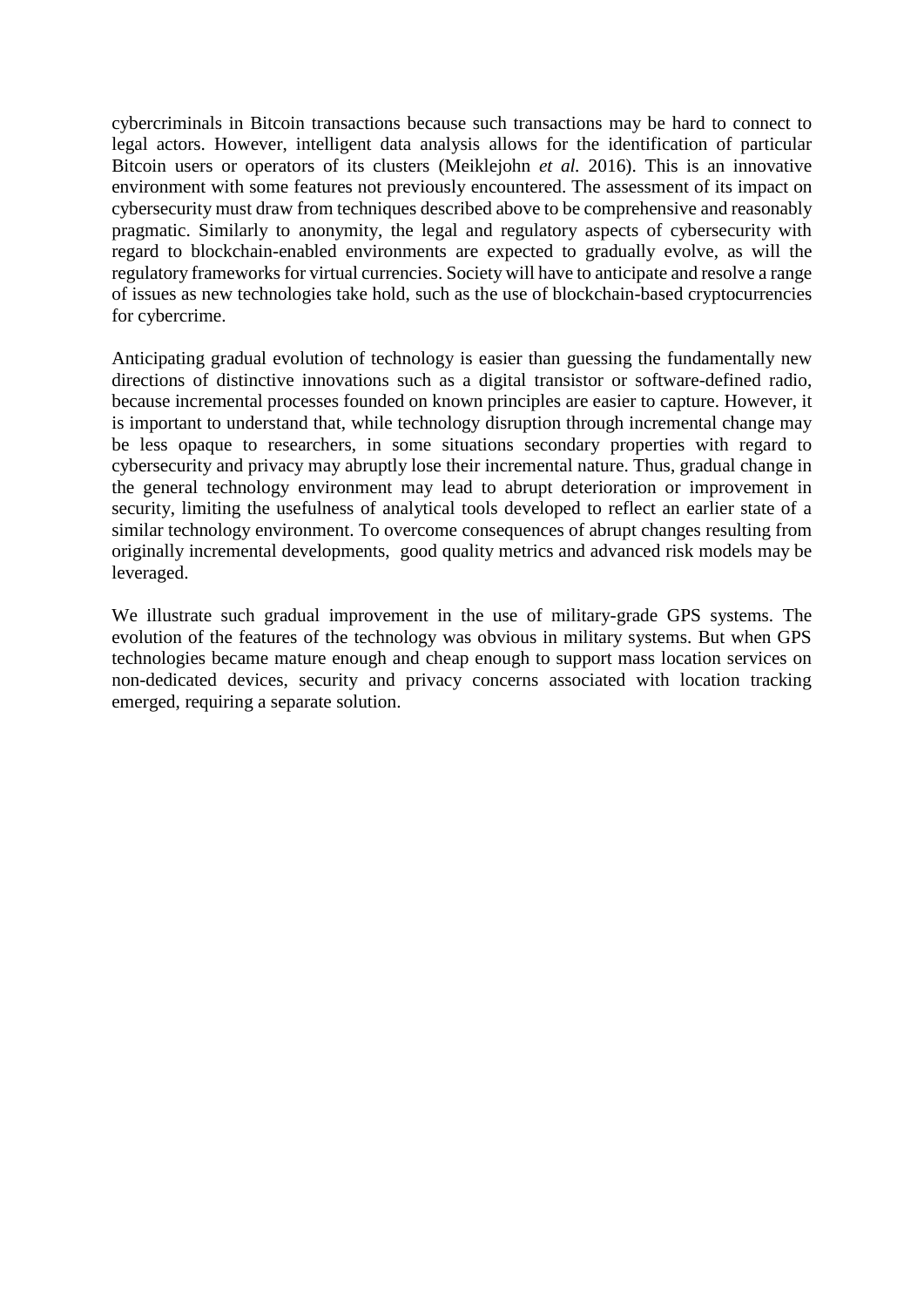

Based on "Threat Horizon 2019: Disruption, Distortion. Deterioration," Information Security Forum, London, 2017.

*Figure 3. Anticipated threat themes: Information Security Forum cybersecurity threat themes for 2019.*

Today, a growing number of organizations view threat landscapes in a more general way, in an attempt to predict the areas of focus for threats rather than specific threats and their precise or relative impacts. In part, this is due to the complexity of today's computing environment. But, in addition, the emphasis on the big picture is driven by the realization that it embeds the foundation, from which the details could be captured and addressed. Figure 3 illustrates this approach and shows a summary of the 2019 threat landscape released by the Information Security Forum (ISF).<sup>7</sup>

The need for generalization is obvious in both cybersecurity threat and technology forecasting. Analysis through knowledge representation provides an opportunity to examine not only the components of the big pictures, but also the connections both between them and within the broader context of deployment or use.

# **3. Knowledge representation and technology trend prediction**

In multi-disciplinary subjects like cybersecurity, knowledge representation approaches could be useful in assessing current and emerging technology spaces, for both research and technology deployment. Ontology-based reasoning can help us obtain a multi-dimensional view of the subject, incorporate consistent constraints, understand dependencies, and draw informed conclusions.

How can we make sense of cybersecurity in a way that can enable multiple and potentially contrasting contexts, including the legitimate use of technology on the one hand, and cybercrime on the other? At a high level of abstraction, the idea is to create a landscape of existing technologies, using their distinguishing features to locate them as points in a multidimensional space of concepts. Current trends can then be identified by studying the relative density of points in this space. Higher-density areas denote technologies that are heavily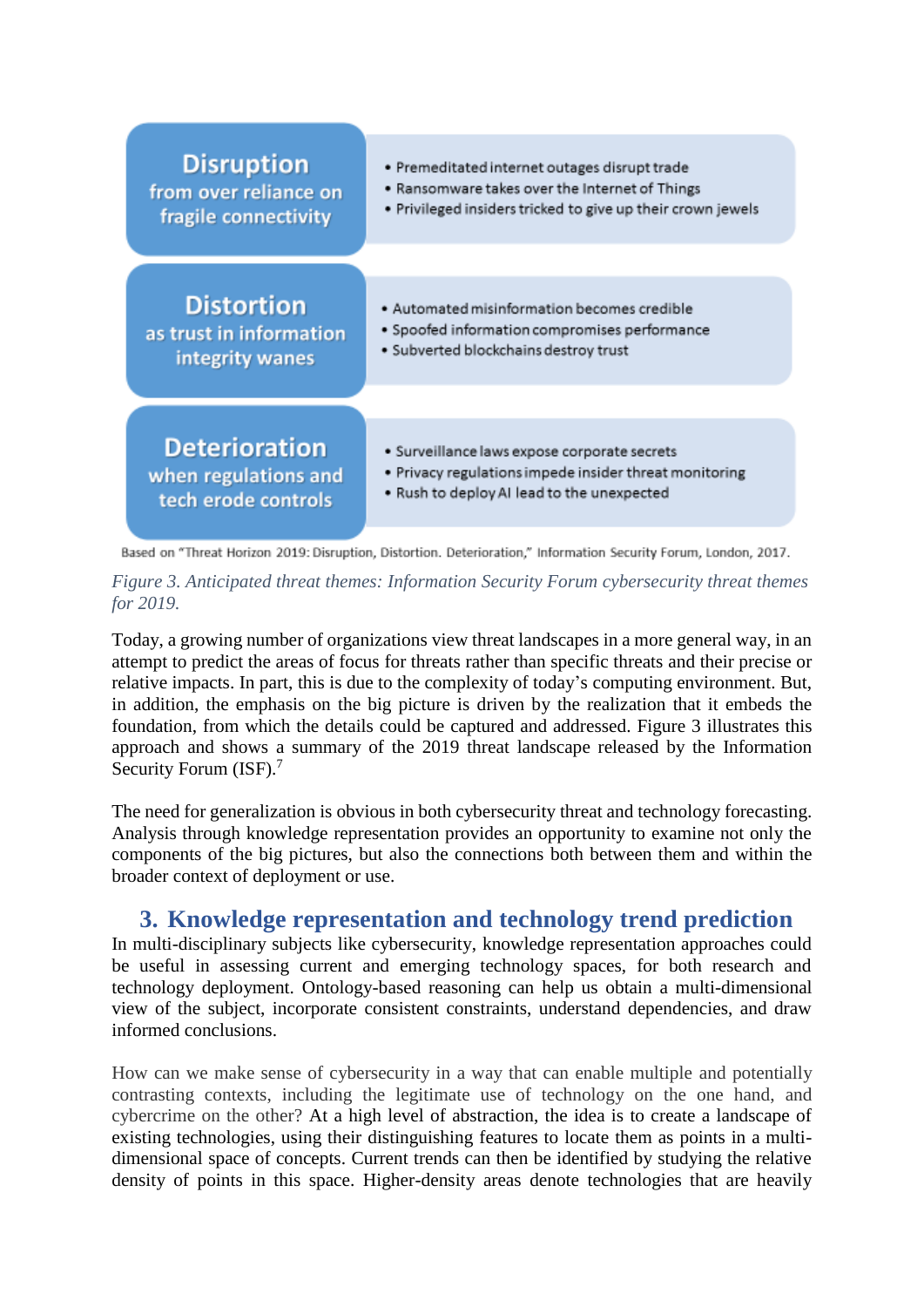investigated, or where investment is stronger, while lower-density areas correspond to technologies that have received less interest. Extrapolations can be carried out to determine future trends – possibly by studying how density has changed over a period of time.

But how can we concretely lay out these multi-dimensional points in such a concept space? Essential for a successful exploration of a complex landscape is the ability to link concepts based on their similarity and dependencies, so that more strongly related technologies are closer to each other in the space and can be considered part of a single set from a high-level view.

With ontologies and ontology-based reasoning, it is possible to capture the arbitrary relationships among concepts and most notably class-subclass relationships. An ontologybased approach could permit researchers and practitioners to link together disparate content that draws from similar premises (Iannacone et al. 2015), allowing technologists to reuse, share, and propagate knowledge. We think this approach, which offers mature reasoning capabilities, can be used very effectively to make more informed technology predictions.

#### 3.1 Primary assessment of disruptive technologies

Let us now consider the disruptive potential of distributed ledger technology from a cybersecurity perspective.

Technology foresight and assessment can help to better understand the opportunities and risks for cybersecurity in blockchain by highlighting complex dependencies and risks that are difficult to notice without an ontology. We will illustrate this for the use of blockhain in Internet of Things (IoT) and supply chains. Below are some possible future scenarios to consider that can be developed to first approach the problem: these scenarios (S) are constructed for illustration, and based on assumptions informed by past behaviour.

**S1:** All key workflows of supply chains including their CIA (Confidentiality, Integrity, Availability) cybersecurity properties, the making of payments, KYM (Known Your Machine) and GRC (Governance, Risk, and Compliance) are mediated through blockchain technology based on open systems.

**S2**: Many workflows of supply chains, such as the making of payments, are mediated through open blockchains. Some other workflow aspects, such as GRC, cybersecurity, and IoTfacilitated cyber insurance, will be mediated through blockchains ,in which nodes that elect the next block in the chain are controlled by stakeholders in these supply chains.

**S3**: The paradigm of open blockchains, in which everyone is free to join the network, is not adopted by industries to support aspects of workflows for their supply chains. But blockchain technology is fruitfully and judiciously used to make supply chains more flexible, auditable, secure, and cost effective.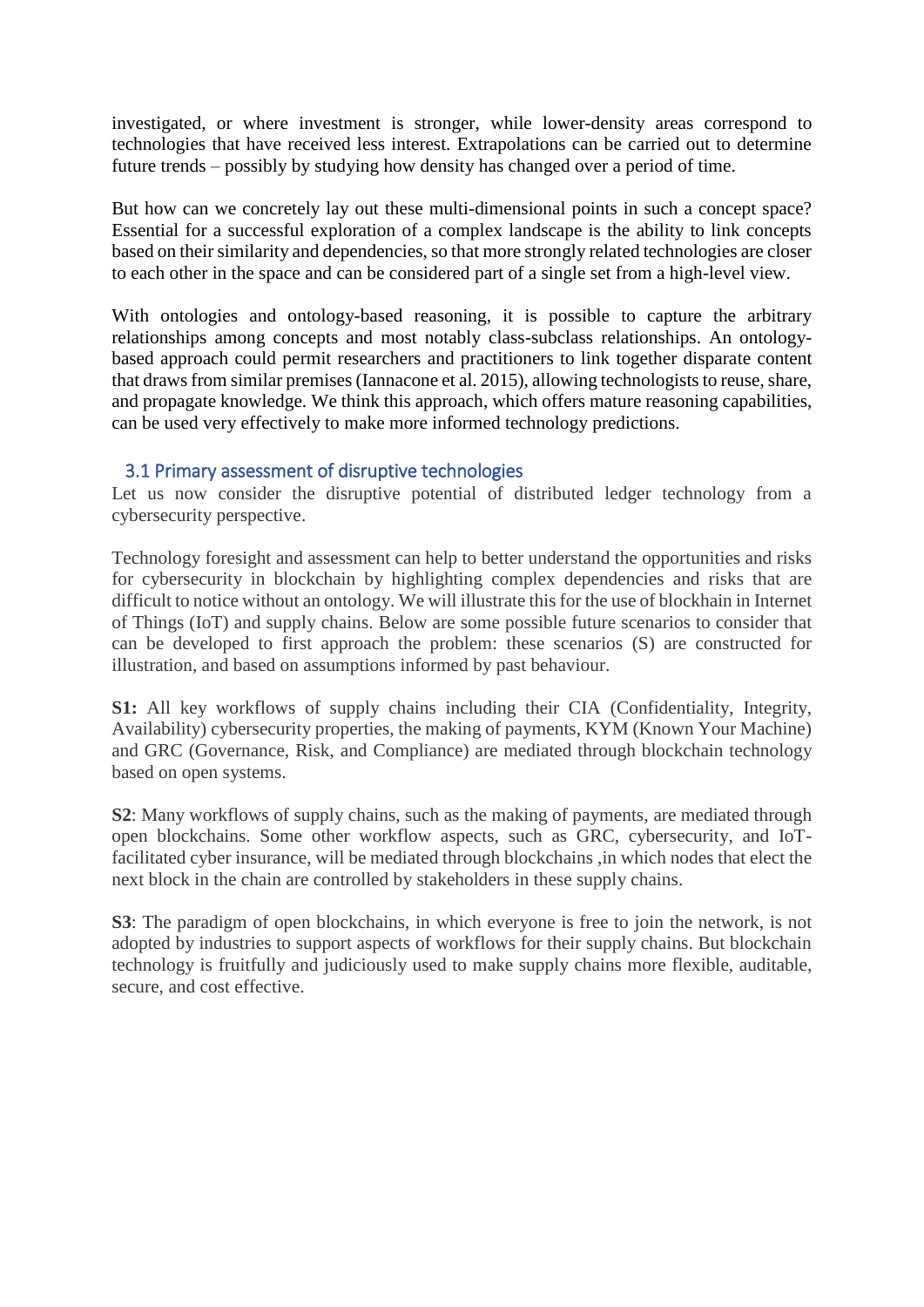

*Figure 4. Leveraging Ontologies: A simplified representation of ledgers and blockchains, as they may be used in the process of analysing the three sample scenarios*

What is the perceived likelihood of these scenarios and what might be the cybersecurity ramifications of their realization based on the analysis of past behaviour?

**Scenario S1** is unlikely because of risks associated with open blockchains: their currencies may not be valid, their governance models may not align with GRC requirements, and open blockchains may not be scalable enough. Confidentiality is a potential issue because transactions and their history would be public, enabling de-anonymization of transactors (Meiklejohn *et al.* 2016).

**Scenario S2** appears more likely to us. It is prudent to confine higher-risk aspects to blockchains that have access control (including control of the construction of the blocks) and confidentiality designed into them. And there are cybersecurity concerns about using open blockchains to create and maintain currencies. Smart payment contracts, a key innovation of blockchain, require complex run-time systems that are subject to conventional cyberattacks: the denial of service attack on Ethereum in 2016 (Siegel 2016) illustrates the risks of using a cryptocurrency with limited level of assurance.

**Scenario S3** is also likely: developers of cryptocurrencies such as Ethereum are interested in better control of blockchains, through a combination of private and open approaches, to reduce the risks of cyberattacks. Cybersecurity may also be enhanced through advances in privacy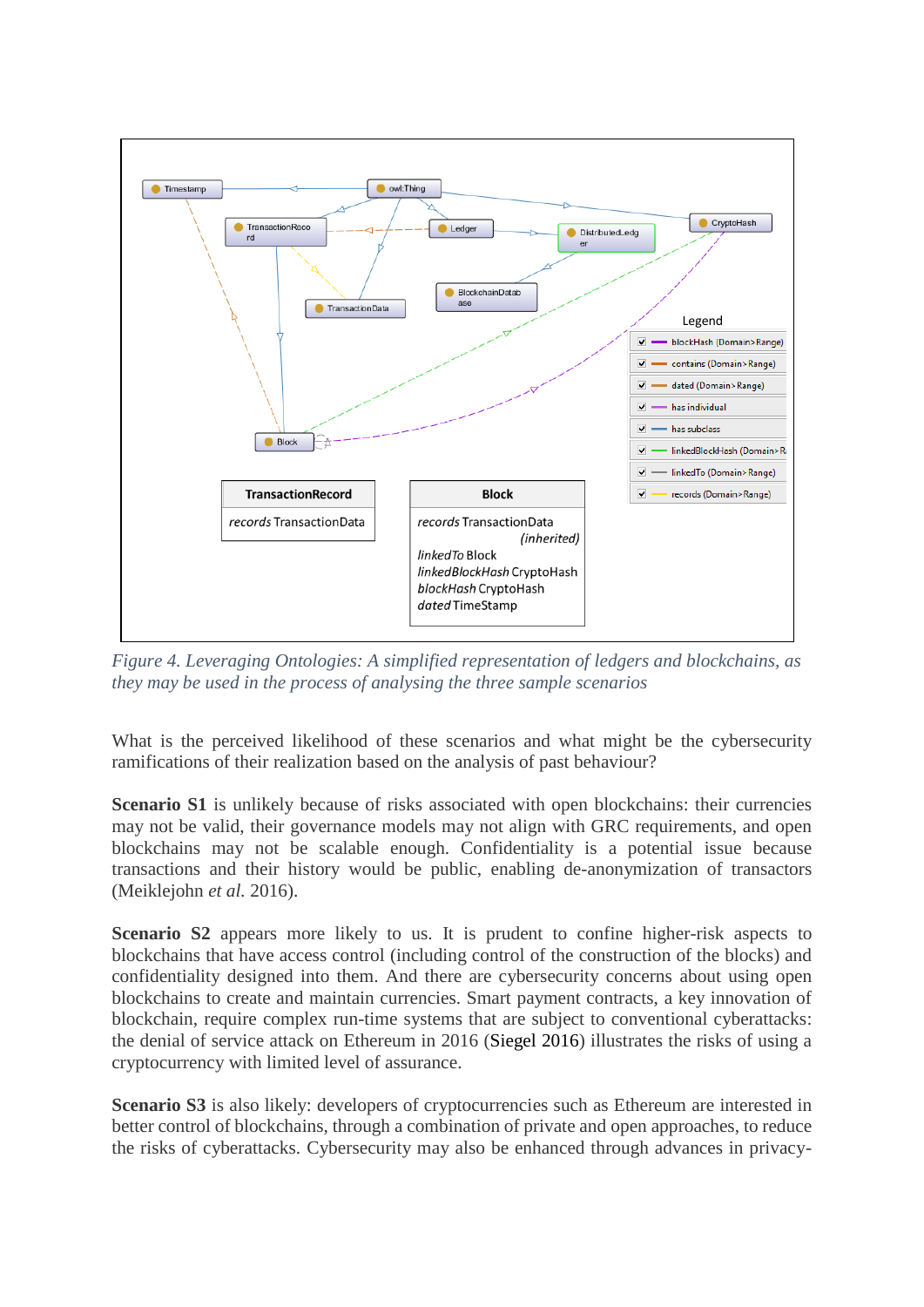preserving distributed storage, cryptographic support, more advanced protocols, and other technologies.

Figure 4 above illustrates a simplified ontology as it might be used in the analysis of the scenarios. One of its top-level concepts is "Ledger", which is refined into "DistributedLedger" and in its subclass "BlockchainDatabase". A ledger "contains" one or more "TransactionRecord" items, each "recording" a set of "TransactionData". "Block" is a subclass of "TransactionRecord", and, as such, inherits relation "records". It also extends its super-class by relations specific to the workings of blockchains, i.e. "linkedTo" and "linkedBlockHash", which point to the previous block and store its hash, "blockHash", which records the hash of the current block, and "dated", which stores its timestamp. The hierarchical structure of the ontology enables both a high level of abstraction, e.g. viewing blockchain databases as any other ledger, and considering high-granularity details, e.g. using ontology-based reasoning to extract a blockchain from a database by leveraging the "linkedTo" relation. It would not be difficult to extend the ontology further by adding a representation of access control and trustworthiness elements in blockchains, as well as additional dimensions to cover privacy, anonymity, threat agents, and cybercrime.

#### 3.2 From likely scenario to an ontology

Similar scenarios are frequently developed to understand the elements of a field or a use case. How can ontologies help here? As shown in Figure 4, an ontology is a hierarchical specification of classes of objects from a domain of interest, including their properties and relationships. As such, ontologies enable a principled organization of knowledge.

The general-purpose, hierarchical nature of ontologies, their broad applicability, and the fact that all relevant information has an explicit, machine-accessible representation, make ontologies well suited for formalizing multidisciplinary concerns, such as the connection between disruptive technologies, regulatory frameworks, and cybercrime.

When tackling multidisciplinary knowledge, it is useful to divide the formalization into upper ontology and (multiple) domain ontologies. An upper ontology encodes concepts that are common across all domains of interest. For securing cyber-physical systems, for instance, an upper ontology might define the high-level concept of "system component," with its refinements of "computational device" and "physical device," and the concept of "vulnerability." Additionally, a relation "vulnerable-to" might be used to associate a system component with its known vulnerabilities. A high-level concept "activity" can be defined as a super-class of concepts such as "offence," "analysis," and "defence" to map out a research taxonomy. In turn, "defence" might be a super-class of "prevention," "detection," and "mitigation."

A domain ontology formalizes a specific knowledge domain. Concepts captured by a domain ontology are specializations of concepts from the upper ontology. For example, a domain ontology of smart grids might describe SCADA systems as kinds of computational devices, power generators as types of physical devices, and list a number of vulnerabilities specific to the smart grid. Relation "vulnerable-to" could then be used to indicate the specific vulnerabilities of smart grid components and types of cybercrime.

Inference can then be applied to propagate relevant properties and relations throughout the ontology. For example, if a new vulnerability is discovered that affects certain system components, one can determine which components are directly vulnerable. A notion of a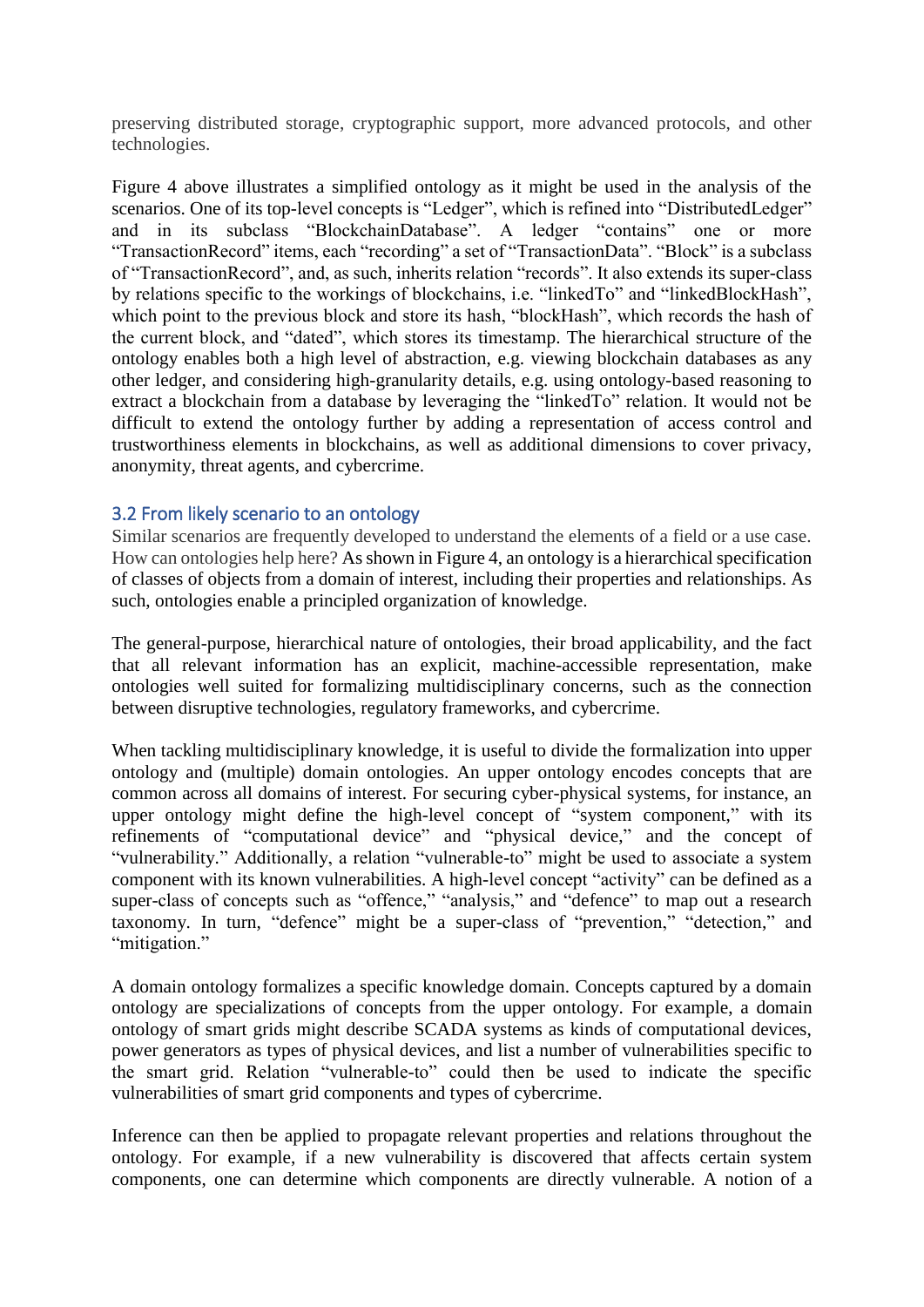component being "affected by" the vulnerability, either directly or indirectly (connected to some other component that is affected by it) can then be analysed through inference to identify, across the ontology, any component that is affected by a vulnerability. This approach may be used in different contexts, to study different dependencies and relations, e.g., between regulatory changes and cybercrime, or technology deployment and cybercrime.

This representation and reasoning framework is especially suited for situations in which knowledge from multiple fields must be captured at the same time. The aforementioned ontology would allow one to study exploits that may affect both the power system and the braking system in a connected vehicle, and also illustrate how cybercriminals might use this vulnerability. Multidisciplinary knowledge can be incrementally and seamlessly integrated, and sophisticated questions about the modelled systems can be answered by means of generalpurpose inference mechanisms without the need to develop dedicated algorithms.

Knowledge representation permits us to capture relationships, constraints, and dependencies – important not only in forecasting future trends, but also in obtaining insights about completely different environmental contexts, such as digital business and cybercrime. As an example of this, consider the notion of value chain, a sequence of activities that are performed to produce a product or service and bring it to the market. The general concept of value chain can be easily captured by an ontology, in which activities are linked, by a relation "depends-on", to the activities they depend on. In a business context, a value-chain ontology can enable the identification of bottlenecks and the evaluation of the effects of new suppliers. However, this ontology can also be applied to studying illegal activities. Kraemer-Mbula (*et al.* 2013) observed the existence of a cybercrime value-chain vulnerability *detection → infection and*   $distribution \rightarrow exploitation$ : by applying the value-chain ontology to illegal activities, dependencies among the various illegal activities can be studied, leading to insights into critical links in the chain and methods for blocking them.

It is worth stressing that all of this is made possible by the semantic nature of the approach. Having precisely defined semantics allows associating ontological languages with inference mechanisms that perform automated, provably correct reasoning. These inference mechanisms enable, for instance, expanding a class-subclass relationship into an ancestor/descendant one. In the value-chain example, the inference mechanisms' ability to propagate dependencies through a value chain is the key to identifying bottlenecks and critical illegal activities.

# **4. From knowledge models to risk models**

A comprehensive understanding of cybersecurity requirements brought forward by disruptive technologies is not an end goal. Anticipating and producing mitigation in novel environments and for novel uses of technologies is more important. Risk-based methodologies are helpful here.

## **4.1 Risk Engineering**

Traditionally, risk assessments are done for specific, isolated aspects of an environment. Sometimes these aspects are very narrow, such as the functionality of a system component for a strictly defined use case or a reputational risk from a premature release of a potentially disruptive computing device. At other times, these assessments are broader, examining the risks from different threat agents or from actions by people, and the effects of poor processes and new technologies on government systems, examined along these three separate axes: people, processes, and technologies.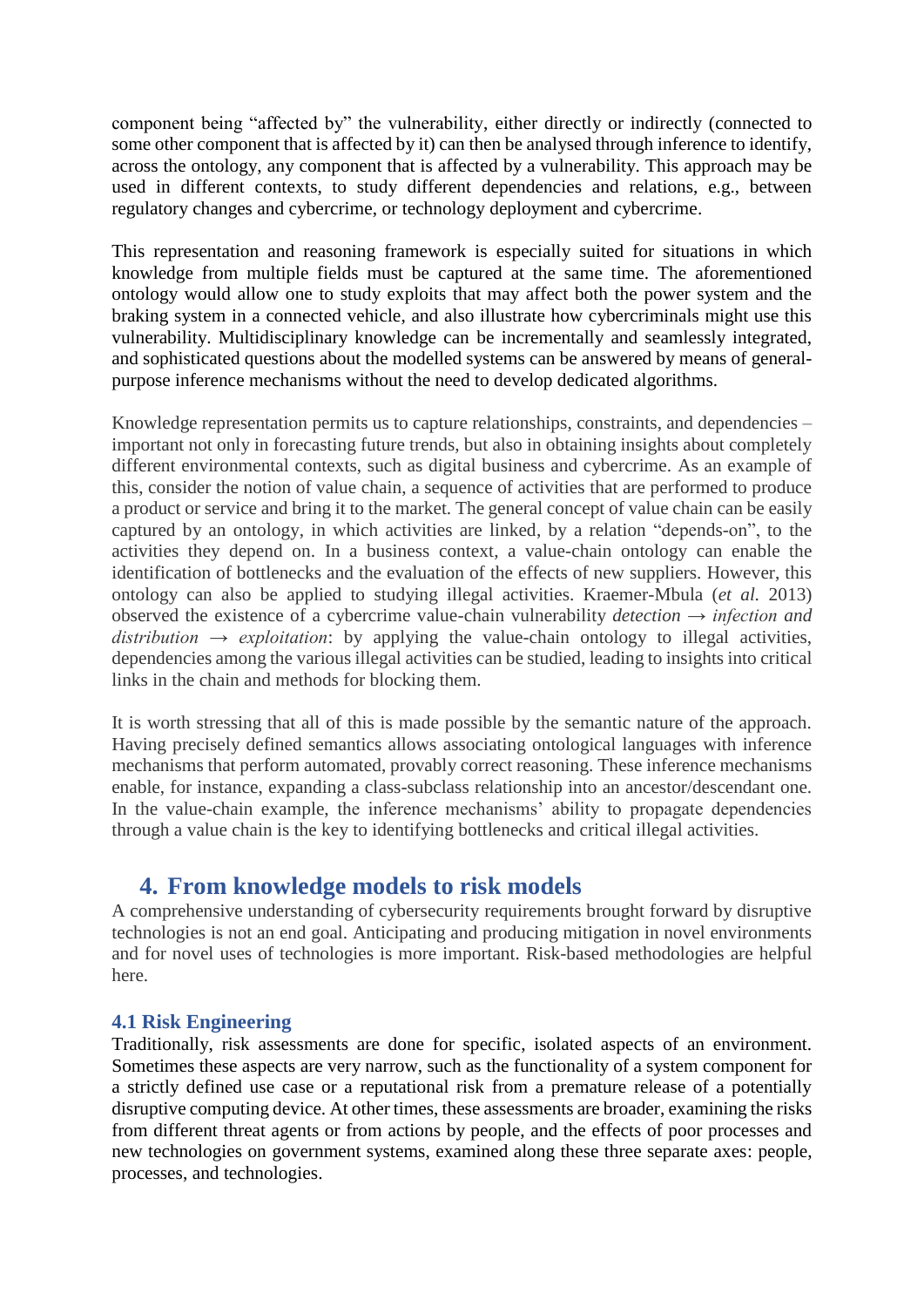The management of multi-domain risks reflecting the complexity of the computing environment can be improved if ICT systems themselves are engineered by explicitly reflecting risks of their use, be it in isolation or in a specific operational context. This approach requires that systems have specifications that articulate risks – be they informal, semi-formal or formal, qualitative or quantitative, given in textual form or within a mathematical model. The body of knowledge associated with various aspects of cybersecurity comprises ways of expressing such risk specifications and analysing the consequences of changing the risk picture. This technique can be also applied to cybercrime.

There is relatively little work on making such specifications composable to scale, and on specifying risks that stem from the combination or interaction of different aspects of systems, such as safety and security. This is where risk engineering can help. Risk engineering can be defined as "incorporation of integrated risk analysis into system design and engineering processes" (Huth *et al*. 2016).

Although full definitions of risk engineering methodologies are wanted, it is clear that they must support an integrated picture of risks, including, at least, the domains of security, privacy, safety, reliability, and resilience (NIST 2017). Success in this area requires several obstacles to be overcome. As mentioned earlier, one challenge is the creation of a comprehensive semantic framework to enable a consistent terminology and ability to reason about the environment based on shared views. A multi-domain ontology can accommodate this requirement. To illustrate this need, even elementary terms, such as "incident," have different definitions within different risk communities: for safety, "incident" denotes an event that does not have safety-critical consequences, whereas for security, it refers to a serious breach.

Another obstacle is lack of a consistent approach to metrics that objectively assess risk and impact, a serious problem when an integrated risk model is considered. To illustrate, failure probabilities in the risk domain of safety are extremely small. But probabilities of a breach in security and privacy, where diverse and evolving attacks must be taken into consideration, are much larger. Thus, successful risk engineering requires integrated, multi-scale risk metrics.

Yet another challenge is risk composition, the ability to measure integrated risks that meaningfully compose risk parameters in multiple domains.

As mentioned in Section 2.5, risk engineering techniques offer advantages for several types of analysis, but especially when applied to an environment experiencing incremental changes, gradually leading to escalation of initially moderate risks. Risk engineering permits us to model and anticipate necessary mitigations for several connected risk domains. To invoke our blockchain example once again, risk engineering helps evaluate, in an integrated fashion, safety, security, and privacy risks introduced by the use of blockchain techniques in autonomous vehicles employing blockchain as a mechanism to support operational data integrity. Subject risks could also include analysis of risks from cybercriminal activity.

Examining cybercrime in isolation from the legitimate use of similar technologies during their lifecycle is not likely to be constructive. Only when cybercrime and technology in general are evaluated based on the same models, including risk models, can we devise a forward looking rather than reactive approach to cybersecurity and cybercrime.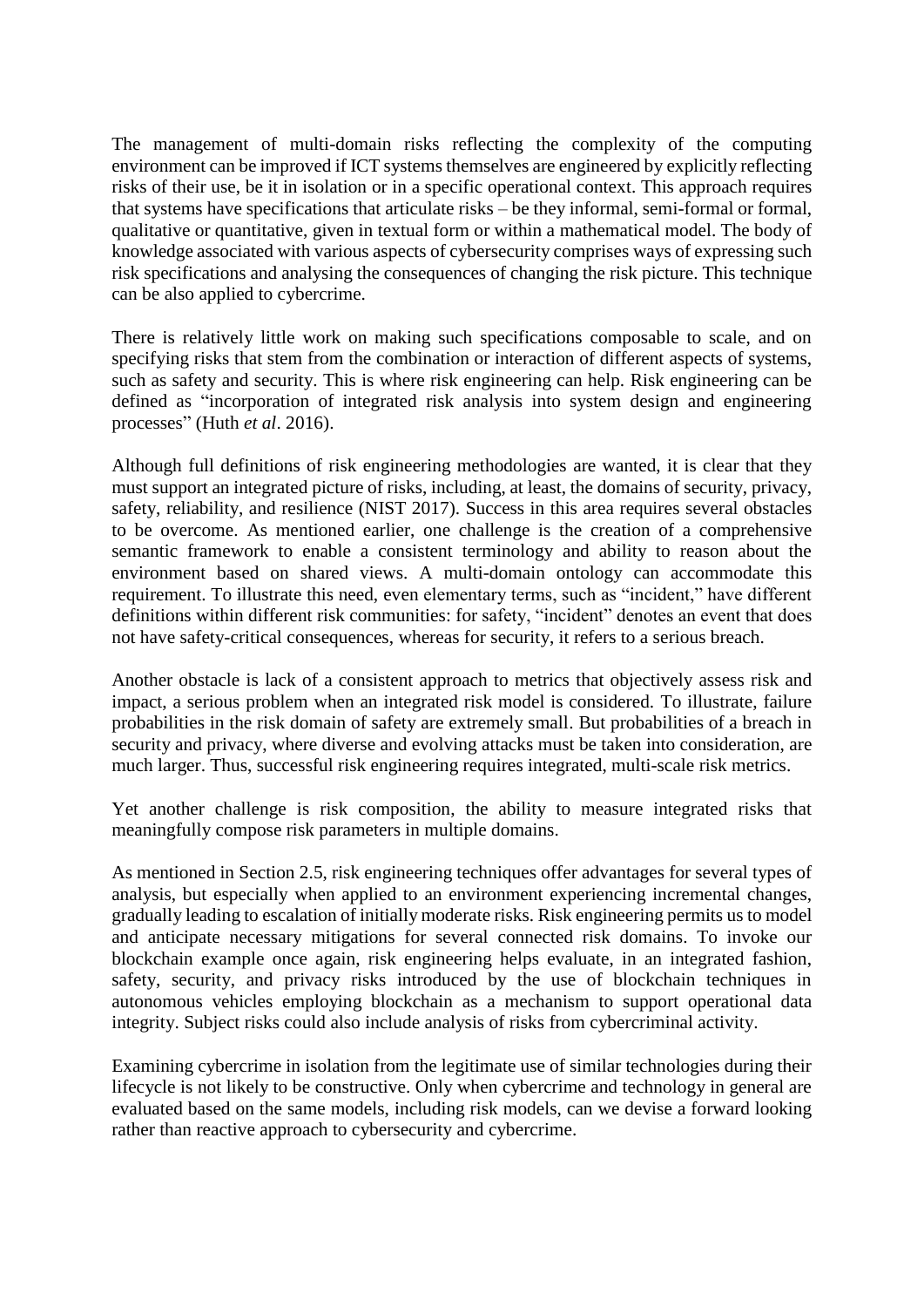#### 4.2 Cybersecurity Metrics

One of the most serious challenges in cybersecurity is the development of consistent and actionable metrics that could provide insights useful in many areas, such as trends in cybercrime or technology development. Performance management professionals live by the maxim "*measure what matters*." From this viewpoint, the purpose of metrics is to *provide actionable insights to decision makers.* This maxim is valid for technical and socio-technical systems. Cybersecurity metrics must, therefore, be guided by knowledge of what cybersecurity-related insights decision makers' need, both on the security of systems they design or deploy and on the protection of these systems from cybercrime. These metrics will be constrained by the availability (at supportable cost) of suitable data or reliable proxies, and by the timeliness and ease of use of the assembled information.

Understanding impacts is important for creating meaningful metrics based on the costeffectiveness of investments and operations, safety of persons and assets, legal liability, and similar characteristics. A recent report (Kelley *et al*. 2016) cited "reducing average incident response and resolution times" as the primary cybersecurity challenge of the executives surveyed. As a practical matter, metrics capable of enabling reliable estimation of direct and indirect impacts of system compromise will be essential to informed decision making.



*Figure 5. Cybersecurity Metrics and the OODA Loop: Effective cybersecurity metrics ensure decision makers have a fast, reliable OODA loop at multiple levels.*

Perfect cybersecurity capabilities would obviate the need for responses by enabling decision makers to prevent incidents. But, as Figure 5 illustrates, decision makers prefer capabilities that enable them to "observe, orient, decide and act" before their adversaries are able to complete the same cycle. While effective cyber reconnaissance and attack campaigns can take months or years to come to fruition, the fact that cyber capabilities operate at machine speed materially affects both the practical usefulness of metrics and the value of research to create them.

In recent years, cybersecurity research and development activity has progressed from an emphasis on *reactive cybersecurity,* which seeks to create and improve tools and processes that can help analysts detect, respond to, mitigate and recover from cyber threats, toward *proactive cybersecurity.* Proactive cybersecurity focuses on creating a "science of cybersecurity" that enables the stakeholders to predict and, ideally, prevent cyber incidents before they happen, and understand when previously compromised nodes will once again become secure.

Reactive cybersecurity capabilities typically centre on detecting anomalies in a system's contents, environment or behaviour. Unfortunately, those who rely on reactive cybersecurity frequently find themselves at a disadvantage, as their strategies and tactics are constantly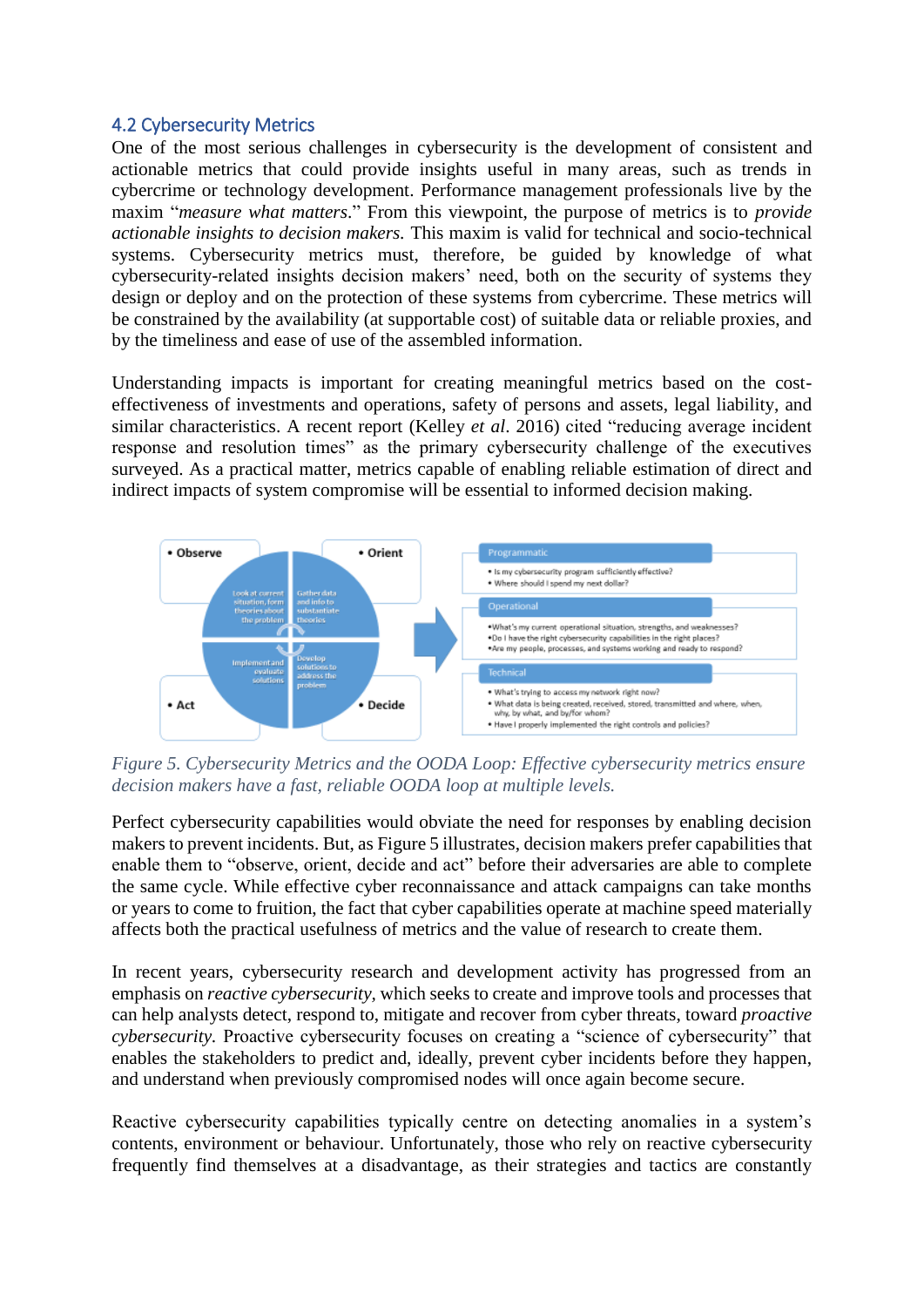disrupted by threat actors finding innovative ways to discover, create, and exploit vulnerabilities.

Proactive cybersecurity draws from metrics-based concepts such as "Cybersecurity Dynamics" developed by Shouhuai Xu and colleagues<sup>8</sup> and relies on "risk-based security metrics" (Thuraisingham *et al*. 2016) that can evolve with the changing environment and proactively account for attack-countermeasure-response dependencies. Recent reports (NIST SPs 800-30, 800-37, 800-39, 800-53, and 800-53A) developed additional dimensions for risk-based and other types of cybersecurity metrics and guidelines (Ross, Feldman and Witte 2016, 5).

Decision makers must know *in advance* whether devices attempting to connect with their networks are sufficiently trustworthy. "[M]easures of trustworthiness are meaningful only to the extent that (a) the requirements are sufficiently complete and well defined, and (b) can be accurately evaluated" (Neumann 2004, viii; Ross, McEvilley and Oren 2016, 1). When coupled with cyber hygiene efforts, reliable metrics of the trustworthiness of a device or environment would offer significant benefits, including protection against cybercrime. Metrics enabling prediction of future failures as a result of attacks are highly valuable, as would be the ability to account for the uncertainty caused by gaps in available data (Newmeyer 2015).

Many efforts noted above recognize that systems designed for reactive cybersecurity make inherent assumptions that may misinterpret or miss useful signals due to interpretational bias. Data-driven AI could also suffer biases as a result of the specific learning processes employed, but adversarial machine learning techniques (Huang *et al.* 2011) may help mitigate this.

How can this concrete wisdom from practitioners be applied to improving the quality of predictions for cybersecurity and cybercrime trends in future technology environments? The challenge lies in adapting the operational signals and related metrics traditionally used in cybersecurity to the techniques for disruptive technology forecasting outlined in Section 2. Optimized cybersecurity metrics for current systems allow us to quantify some parameters of predictive models for disruptive technology, understand the meaning of environmental signals, and improve the building blocks for the ontology supporting more reliable forecasting. Further, such metrics could help improve methodologies for integrated risk engineering and, therefore, contribute to better cybersecurity and improved protections against cybercrime.

## **5. Conclusions**

In "*Principled Assuredly Trustworthy Composable Architectures,"*<sup>9</sup> Peter Neumann states:

*[T]here are no easy answers … [C]omplexity must be addressed through architectures that are composed of well-understood components whose interactions are well understood, and also through compositions that demonstrably do not compromise trustworthiness in the presence of certain untrustworthy components."*

In an ideal system, trustworthiness results from the intrinsic logic of the system understood by all itsstakeholders. For cybersecurity, this state may never be achievable. But in order to protect our digital infrastructures and combat cybercrime, we need to be ahead of attackers, understand the current state of the ecosystem and its evolution, and comprehend trends in disruptive information technologies, to enable us to anticipate and mitigate cybercrime.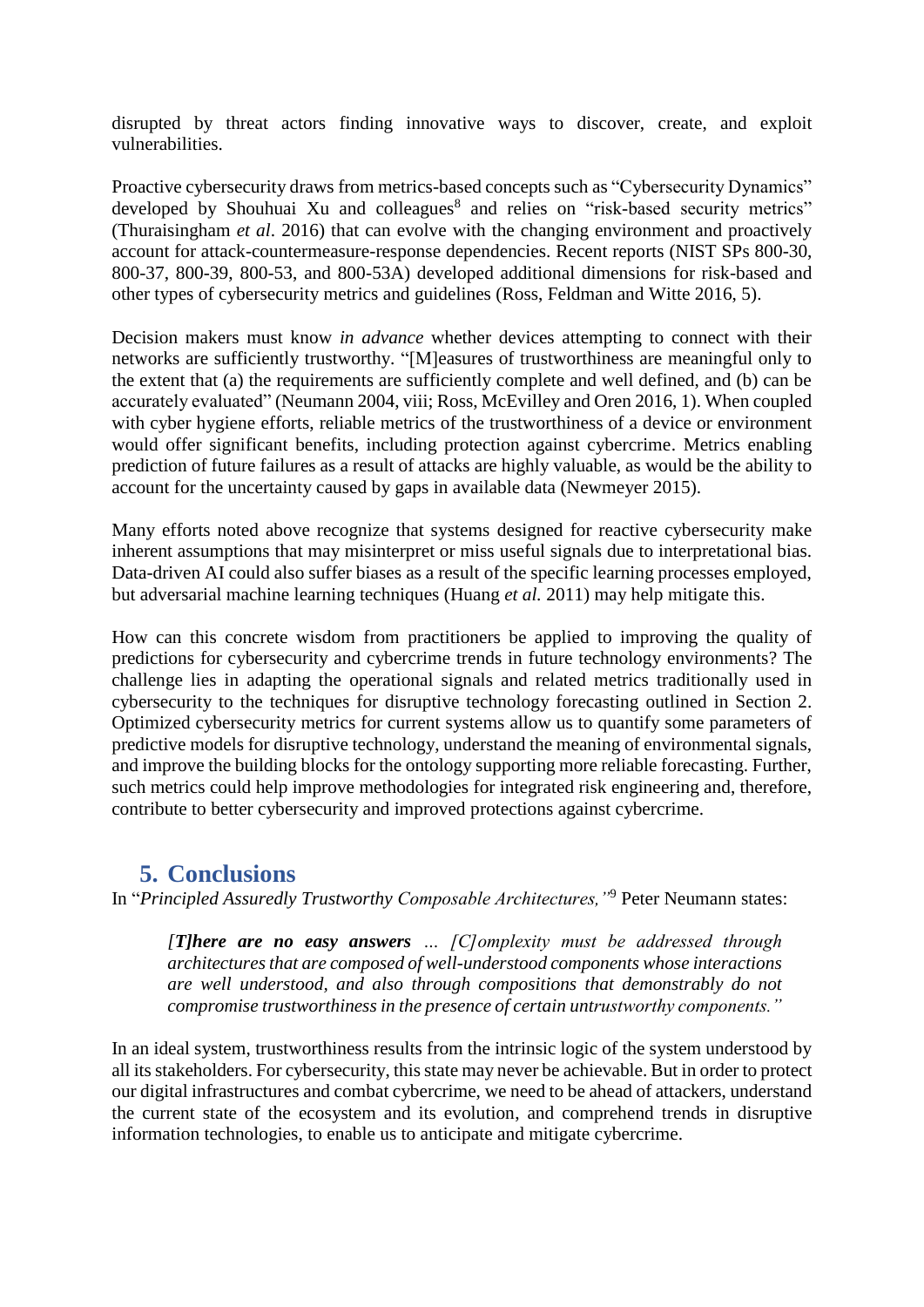In this chapter, we provided some recipes, techniques, methodologies, and examples that can help technologists and regulators more reliably anticipate the technology trends and develop necessary cybersecurity protections. Most important is to develop cybersecurity models that are broadly applicable and usable for full technology lifecycles and varied use cases as well as for the analysis of cybercrime. Today, use fragmentation in this area makes consistent analysis and reliable forecasts impossible.

Among the tools that can help us make sense of disruptive technologies and render insights to combat cybercrime, several directions of analysis, evaluated in this chapter, appear to be productive. Broader methodological approaches, such as reliance on knowledge representation, development of risk engineering, and creation of objective metrics should be key areas of focus in the multi-disciplinary technology community.

#### **NOTES**

-

<sup>5</sup> See Article 29 Working Party Opinion adopted on 10 April 2014 at

https://cnpd.public.lu/fr/publications/groupe-art29/wp216\_en.pdf

<sup>&</sup>lt;sup>1</sup> See, e.g. "Report on Implementing Federal Cybersecurity Research and Development Strategy," https://www.nitrd.gov/PUBS/ImplFedCybersecurityRDStrategy-June2014.pdf

<sup>2</sup> According to Wikipedia ( )," In [computer science](https://en.wikipedia.org/wiki/Computer_science) and [information science,](https://en.wikipedia.org/wiki/Information_science) an **ontology** is a formal naming and definition of the types, properties, and interrelationships of the [entities](https://en.wikipedia.org/wiki/Entities) that really or fundamentally exist for a particular [domain of discourse.](https://en.wikipedia.org/wiki/Domain_of_discourse) It is thus a practical application of philosophical [ontology,](https://en.wikipedia.org/wiki/Ontology) with a [taxonomy.](https://en.wikipedia.org/wiki/Taxonomy_(general)) An ontology compartmentalizes the variables needed for some set of computations and establishes the relationships between them."

<sup>3</sup> According to Wikipedia, **Knowledge engineering** (**KE**) refers to all technical, scientific and social aspects involved in building, maintaining and using [knowledge-based systems.](https://en.wikipedia.org/wiki/Knowledge-based_systems) See https://en.wikipedia.org/wiki/Knowledge\_engineering

<sup>4</sup> See, e.g., http://www.eugdpr.org/

<sup>6</sup> The Artcile 29 Working Party Opinion 5/2014 on Anonymization Techniques adopted April 10 2014, p. 6 (https://cnpd.public.lu/fr/publications/groupe-art29/wp216\_en.pdf) describes the reasonableness test as follows: It should be recalled here that anonymisation is also defined in international standards such as the ISO 29100 one – being the "Process by which personally identifiable information (PII) is irreversibly altered in such a way that a PII principal can no longer be identified directly or indirectly, either by the PII controller alone or in collaboration with any other party" (ISO 29100:2011). Irreversibility of the alteration undergone by personal data to enable direct or indirect identification is the key also for ISO. From this standpoint, there is considerable convergence with the principles and concepts underlying the 95/46 Directive. This also applies to the definitions to be found in some national laws (for instance, in Italy, Germany and Slovenia), where the focus is on nonidentifiability and reference is made to the "disproportionate effort" to re-identify (D, SI). However, the French Data Protection Law provides that data remains personal data even if it is extremely hard and unlikely to re-identify the data subject – that is to say, there is no provision referring to the "reasonableness" test.

 $\bar{7}$  See:

https://media.scmagazine.com/documents/217/isf\_threat\_horizon\_2018\_execut\_54175.pdf <sup>8</sup> See http://www.cs.utsa.edu/~shxu/socs/

<sup>9</sup> Neumann, P. G. 2004. "Principled Assuredly Trustworthy Composable Architectures," a contract final report presented to DARPA: http://www.csl.sri.com/users/neumann/chats4.pdf, p.151.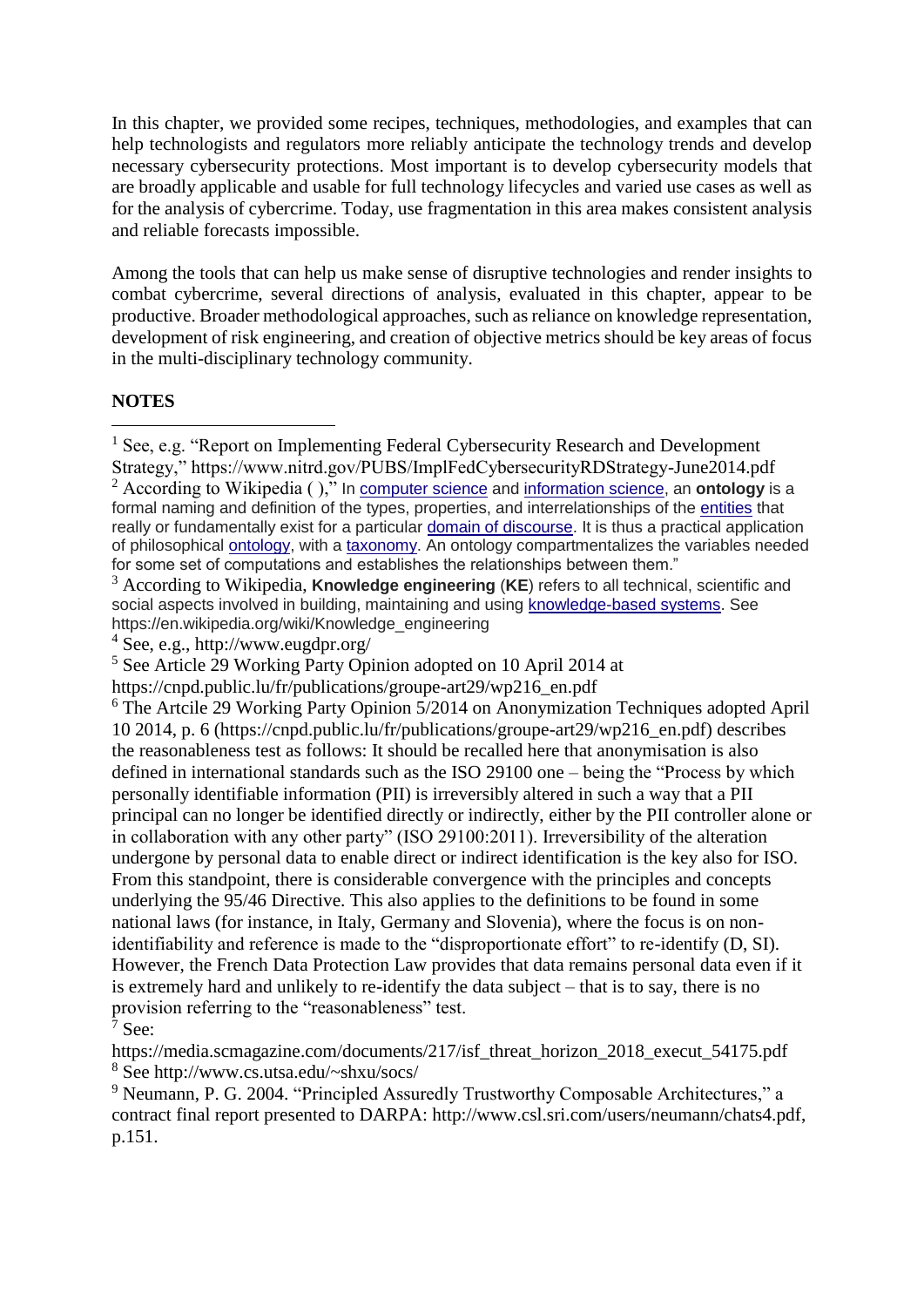## **References**

Bernstein, D. J. 2009. 'Introduction to post-quantum computing,' *Post-Quantum Computing*, Benstein, D. J., Buchanan, J. and Dahmen, E. (Eds.), Heidelberg: Spring-Verlag, 1-14.

Govindarajan, V. and Kopalle, P. K. 2006. 'The Usefulness of Measuring Disruptiveness of Innovations Ex Post in Making Ex Ante Predictions',. *Journal of Product Innovation Management*, 23: 12–18.

Huang, L., Jospeh, A. D., Nelson, B., Rubinstein, B. I. P., and Taylor, J. D. 2011. 'Adversarial Machine Learning', *Proceedings of 4th ACM Workshop on Artificial Intelligence and Security*, ACM, 43-58.

Huth, M., Vishik, C. and Masucci, R. 2016. 'From Risk Management to Risk Engineering: Challenges in Future ICT Systems.' *Handbook of System Safety and Security: Cyber Risk and Risk Management, Cyber Security, Threat Analysis, Functional Safety, Software Systems, and Cyber Physical Systems,* Griffor, E. (Ed.), , Cambridge, MA, Elsevier: 131-175.

Iannacone, M., Bohn, S, Nakamura, G., Gerth, J., Huffer, K., Bridges, R., Ferragut, E., and Goodall, J. 2015. 'Developing an Ontology for Cyber Security Knowledge Graphs,' *Proceedings of the 10th Annual Cyber and Information Security Research Conference (CISR '15)*. New York: ACM. 1-4.

Kelley, D., Dheap, V., Jarvis, D. and Nordman, C. 2016. *Cybersecurity in the cognitive era: Priming your digital immune system*. Somers, NY: IBM Institute for Business Value, 2016.

Kraemer-Mbula, E. Tang, P. and Rush, H. 2013. 'The cybercrime ecosystem: Online innovation in the shadows?' *Technological Forecasting and Social Change* 80.3 (2013): 541-555.

Kuhlmann, S., Boekholt, P., Guy, K. Heraud, J.-A., Lemola, P., Loveridge D., Luukkonen, T., Polt, W., Rip, A., Sanz-Menendez, L., Smiths, R. and Georghiou, L.G. 1999. 'Improving Distributed Intelligence in Complex Innovation Systems'. Final Report of the Advanced Science and Technology Policy Planning Network (ASTPP), Fraunhofer Institute Systems and Innovation Research.

Meiklejohn, S. Pomarole, M. Jordan, G., Levchenko, K., McCoy, D. Voelker, G.M., and Savage, S. 2016. 'A fistful of Bitcoins: characterizing payments among men with no names.' *Communications of the ACM*, 59(4): 86-93.

Nakamoto, S. 2008. 'Bitcoin: A Peer-to-Peer Electronic Cash System.' https://bitcoin.org/bitcoin.pdf, accessed 20 September 2017.

Narayanan, A., Bonneau, J., Felten, E., Miller, A., and Goldfeder, S. 2016. *Bitcoin and Cryptotechnologies: A Comprehensive Introduction*. Princeton University Press, 2016.

NASA 2017. 'NASA Aeronautics Strategic Implementation Plan 2017 Update', NASA Aeronautics Research Mission Directorate.

Neumann, P. G., 2004. 'Principled Assuredly Trustworthy Composable Architectures', Final Report to DARPA, Menlo Park, CA: SRI International,